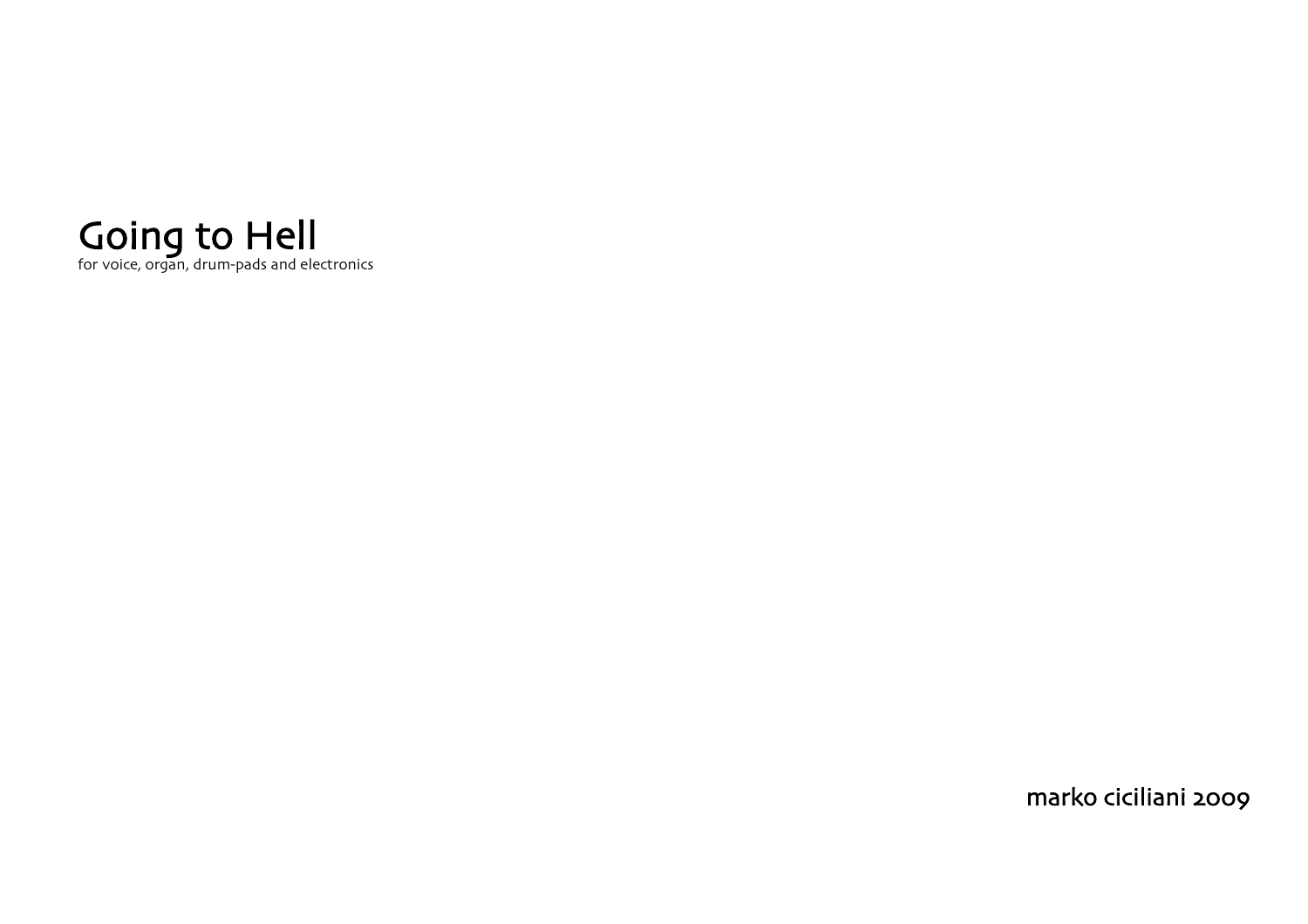# Going to Hell

for voice, organ, drum-pads and electronics

### by Marko Ciciliani

commissioned by the NFPK+

duration: ±11 minutes

#### Program note

The act of speaking can be described as an immersive experience. We feel the vibration of our voice through our body at the same time as we hear it through our ears from the outside. We also feel the motion of our mouth and tongue as we pronounce the words. The intimate inner bodily perception coincides with our vocal utterance, which reflects from our environment back into our ears. By hearing and feeling our voice, we simultaneously have the contractive experience of ourselves as a resonating corporeal entity and the expansive experience of the social interaction with the outside world. The intimate inner body meets the public domain. On a social level, 'confession' carries the intimate to the public, even if it is channelized through religious rituals. The inside is turned to the outside by the act of speaking. However, in television talk-shows in the 80s and the 90s of the last century, the exposure of intimacies through mass-media has become a major source of entertainment and the cause of many scandals. People voluntarily display their most personal and vulnerable sides in exchange for a few minutes of "TV stardom". The composition 'Going to Hell' artistically explores the dichotomy of inner intimacy and public exposure through the use of the voice. Texts that stem from websites where people published secret confessions, alike to those that have often been exposed in talk shows, are providing the verbal material. The composition explores the sound-ambiences of talk shows, private homes and the human body. The latter is explored by scrubbing contact microphones over the skin, using the body percussively or by exposing the act of breathing. The alienation of the voice is carried on by processings like vocoding or extensions by computer generated voices. The world of TV shows and the sounds of private living-room situations provide concrete material for the instrumental parts and also include interruptions by compositionally integrated TV commercial breaks

In 'Going to Hell' these three levels - body, home and TV show - are presented in successive and simultaneous manners. A sort of 'schizo-sonic' environment is created by constantly switching place of reference.

#### Technical requirements

This piece requires 3 performers (voice, organ and percussion) and a sound engineer. Each of the three performers has to wear a headset microphone. In addition, the vocalist also uses a contact mic (piezo element). A Hammond-style organ (sotware replications are acceptable), a sample-triggering keyboard or controller and a programmable drum-pads (5 pads and a foot-pedal) are required as electronic instruments.

A number of standard processings are applied in this piece, like vocoding, delay and compression. They can be realised in different ways. The composer can provide a patch for the software MainStage that includes all the different settings and instruments in a single package.

The sound engineer should control the samples, turn on and off mic channels as required and take care of the overall mix.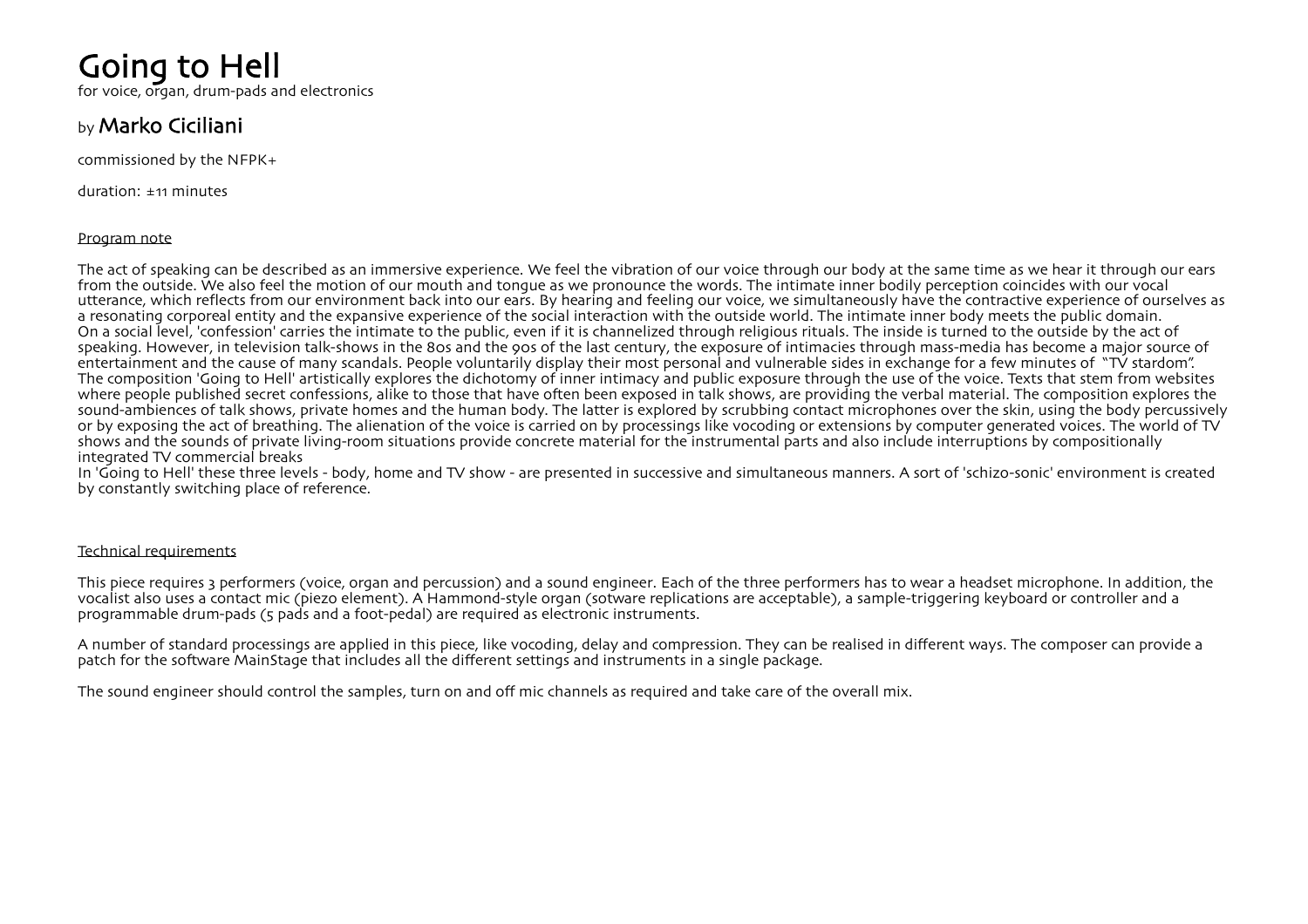## Going to Hell

for voice, organ, drum-pads and electronics and the control of the control of the control of the control of the control of the control of the control of the control of the control of the control of the control of the contr



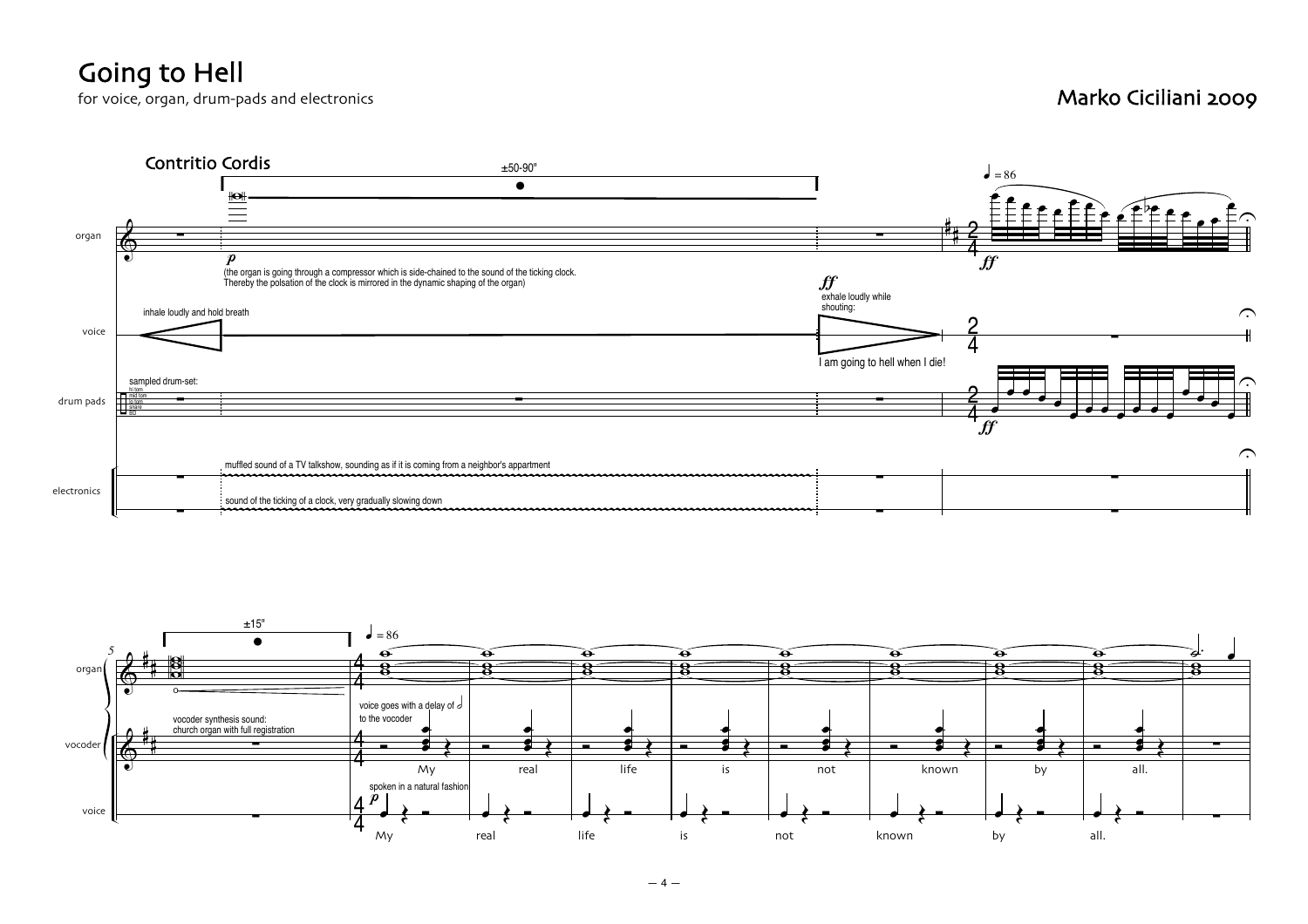

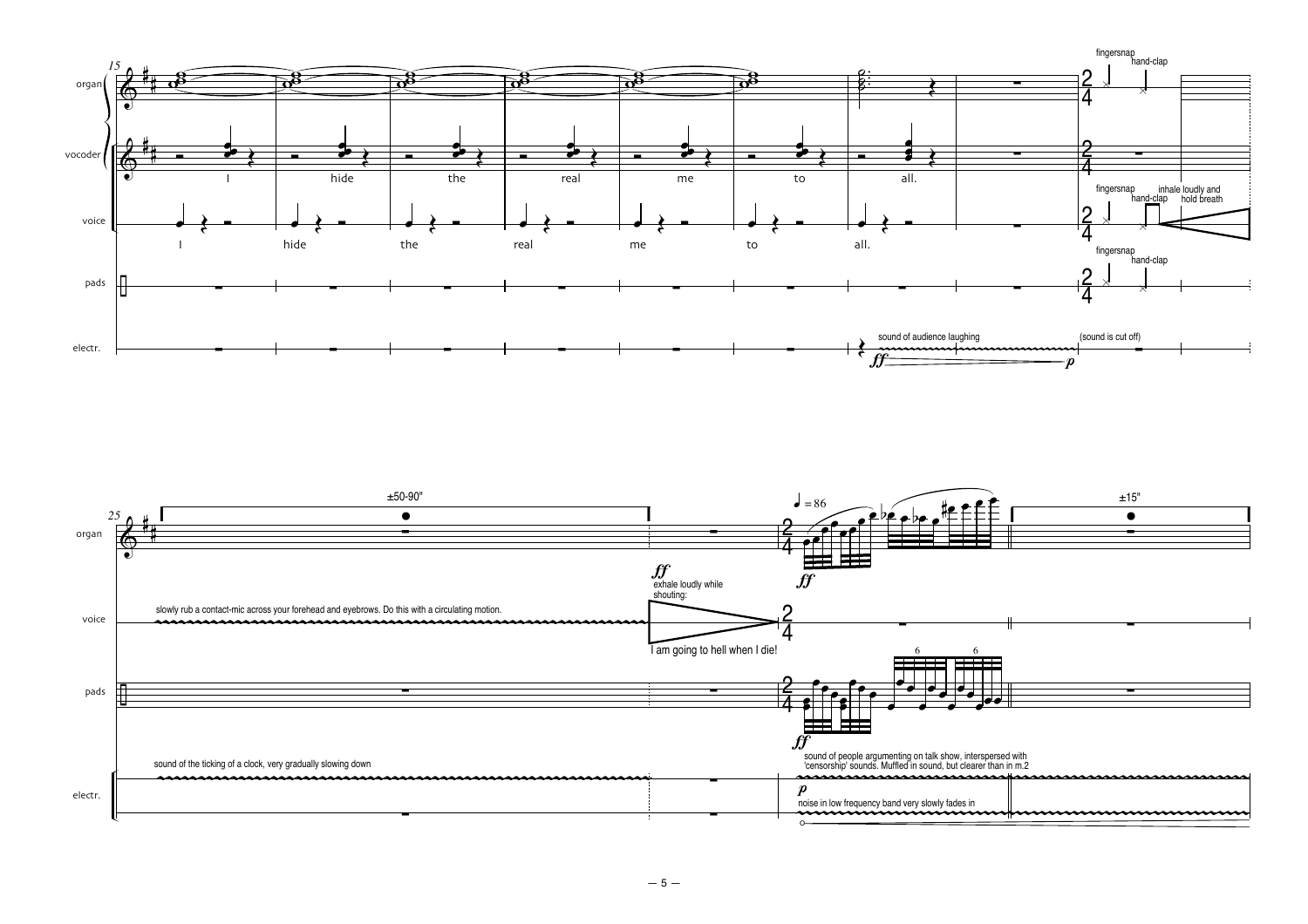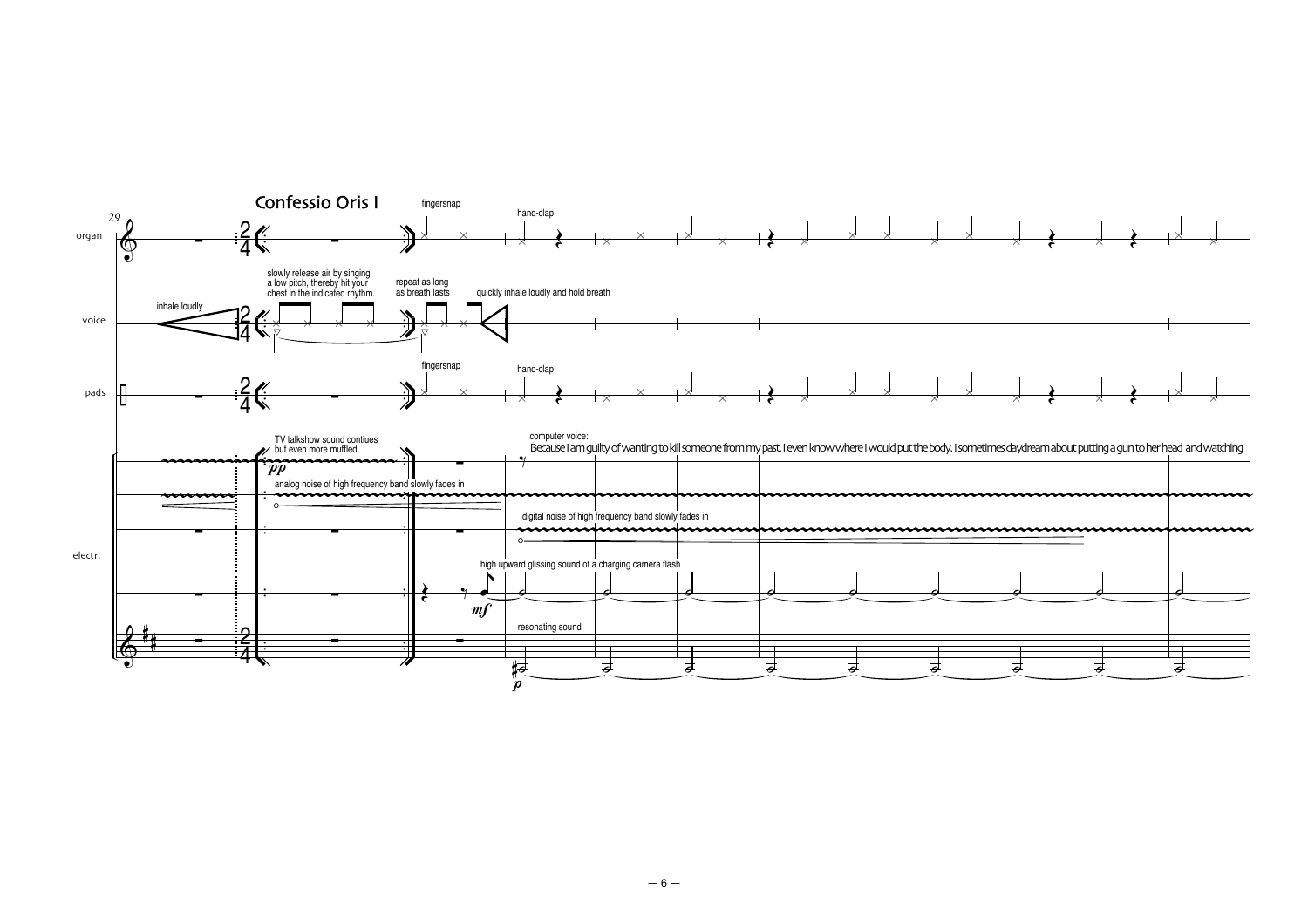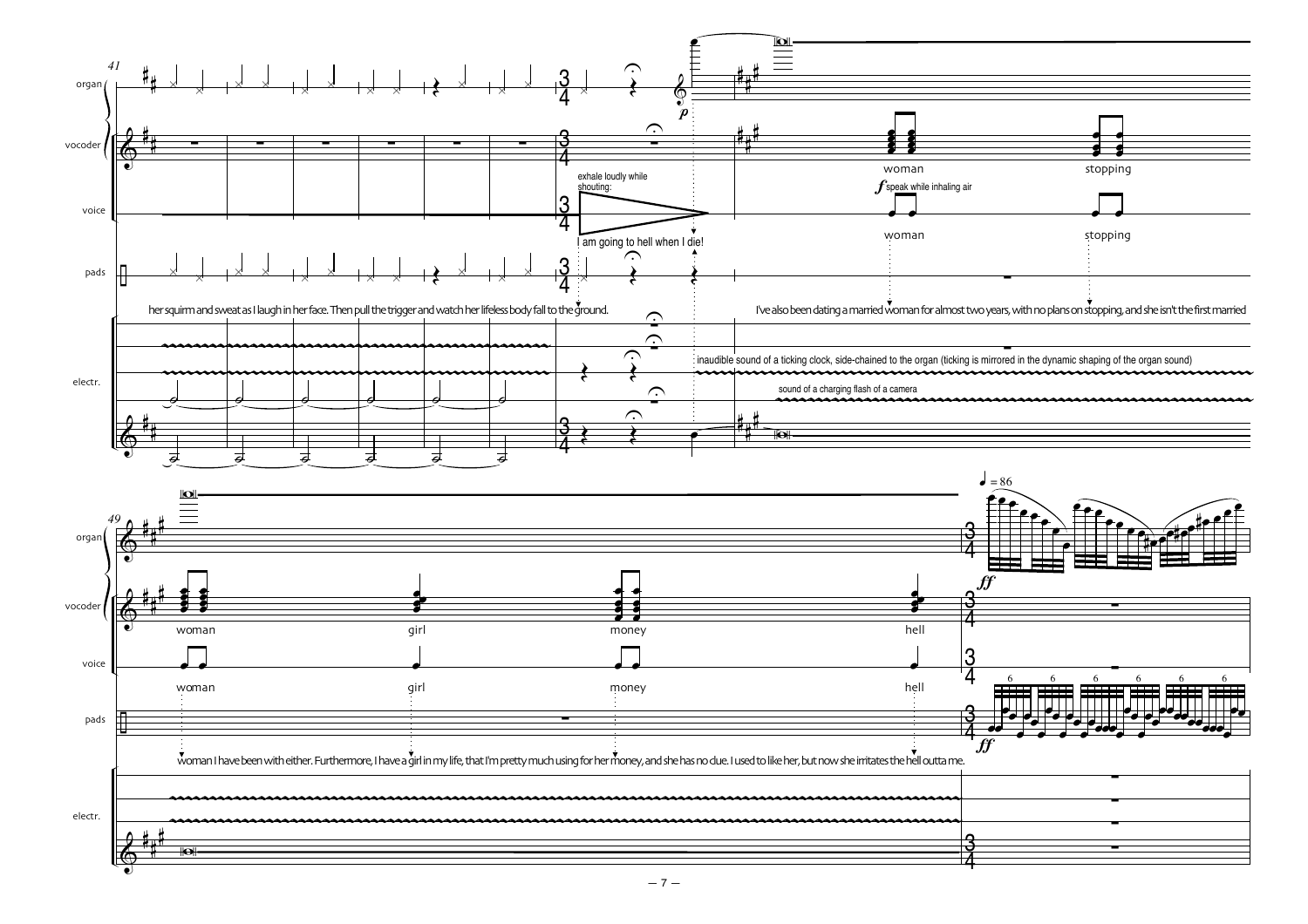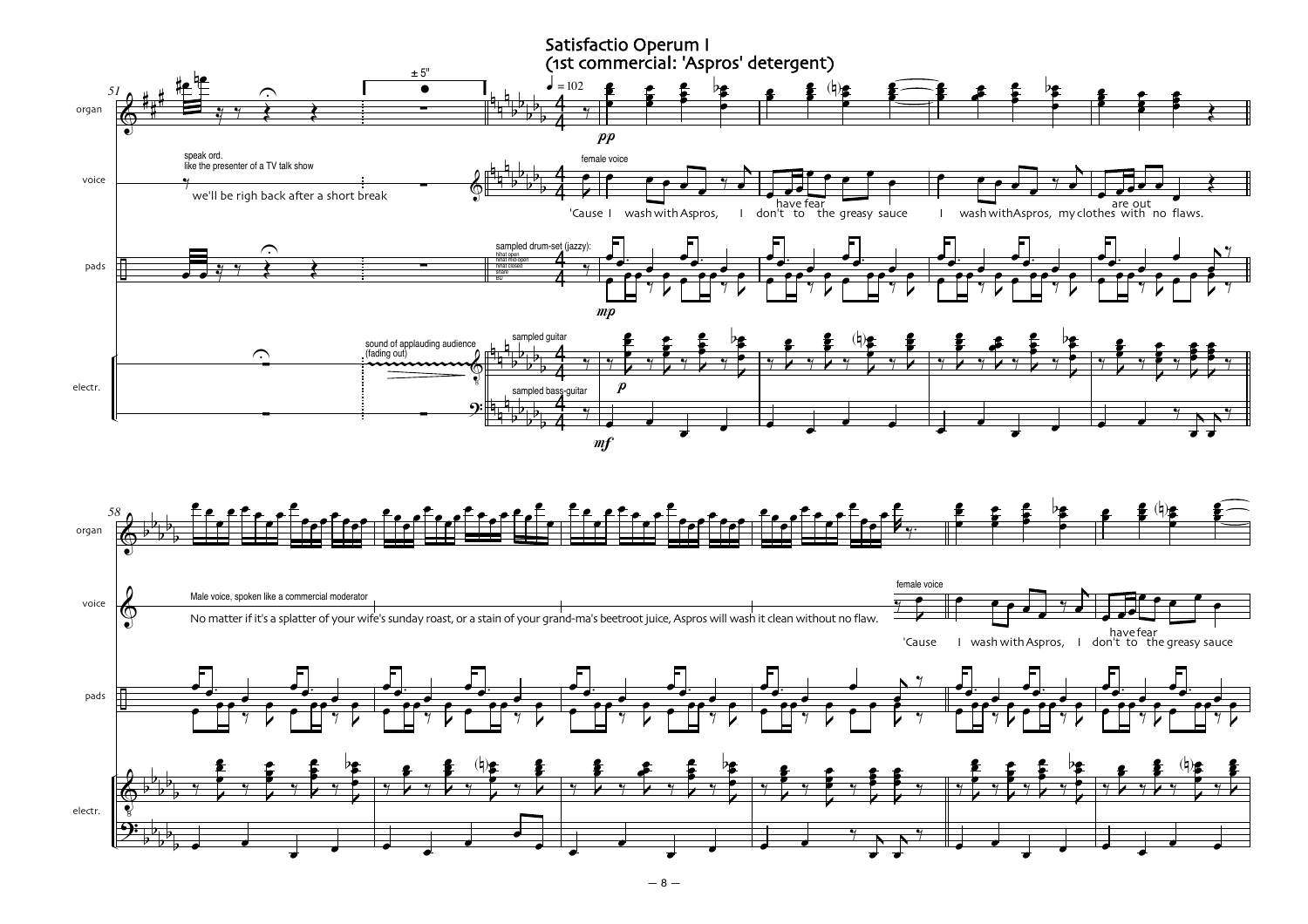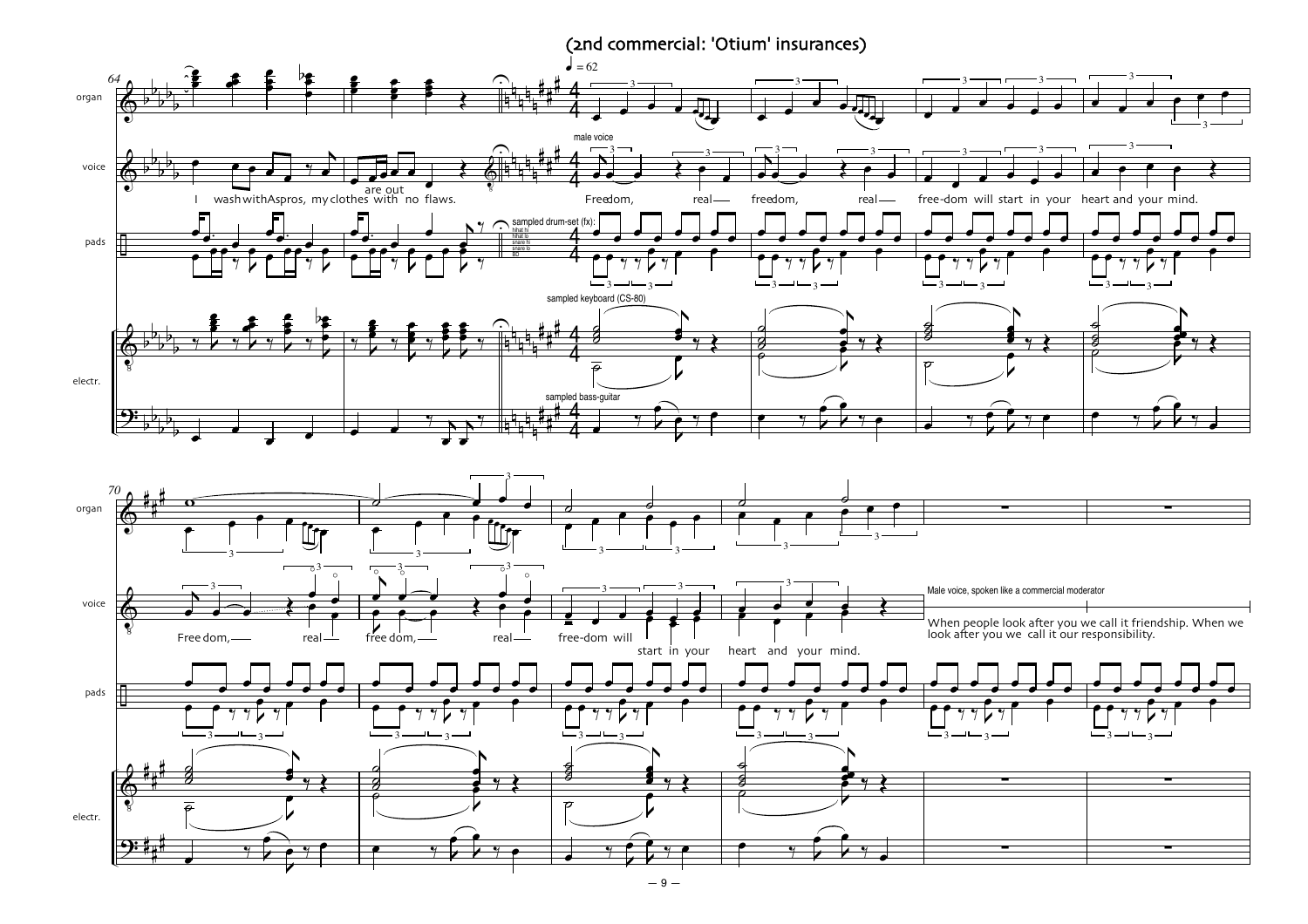(3rd commercial: 'Aspros' recap)

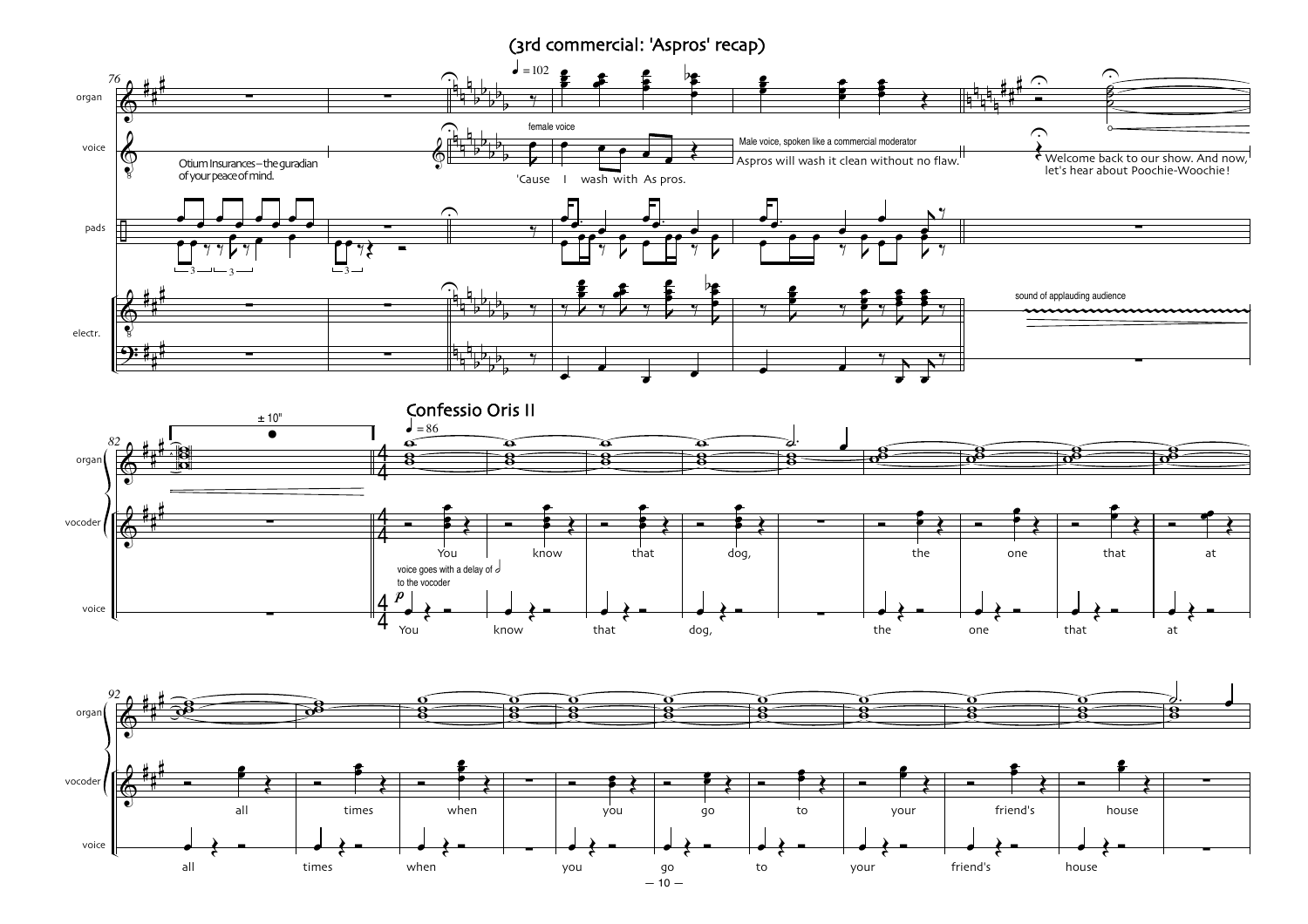

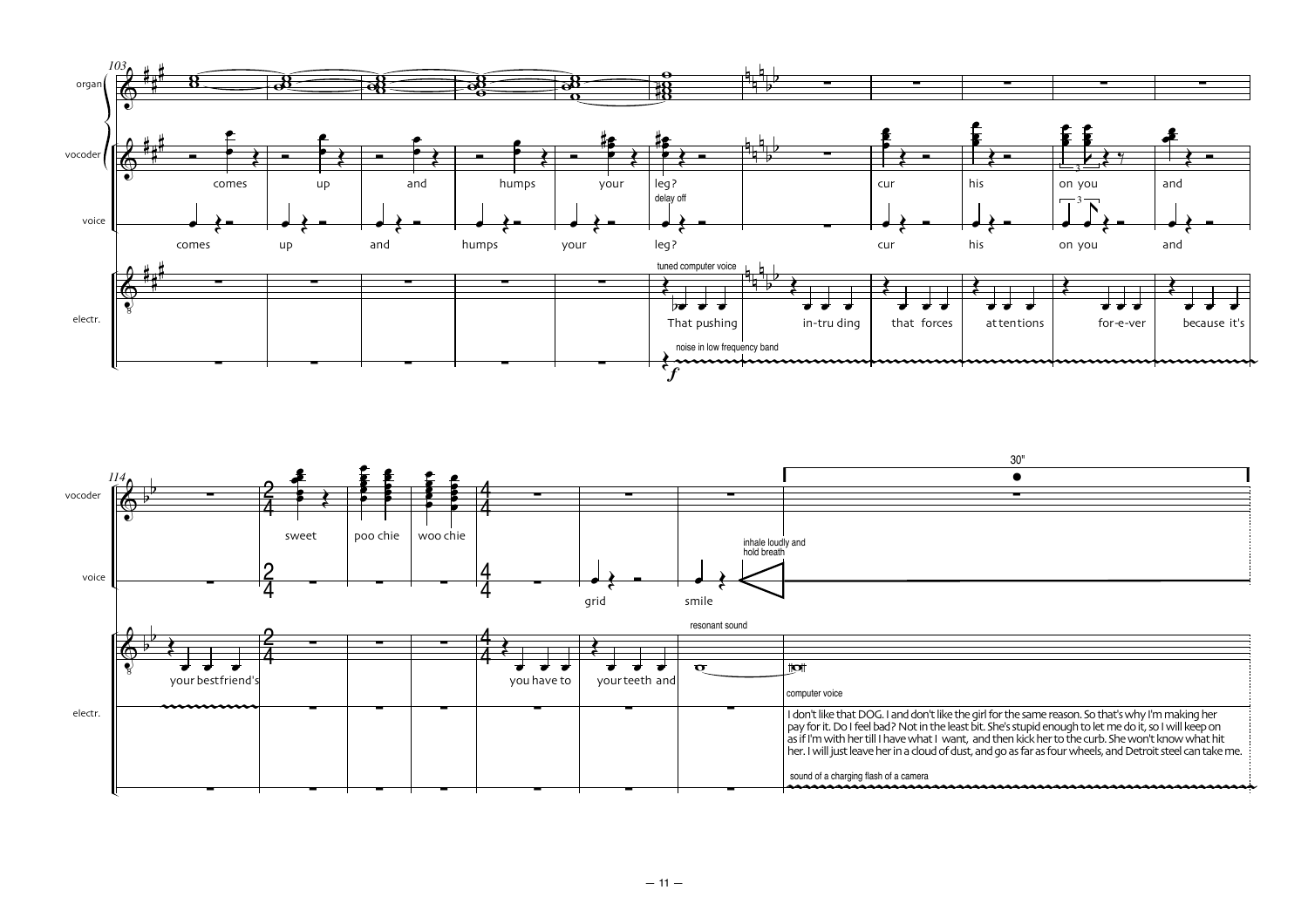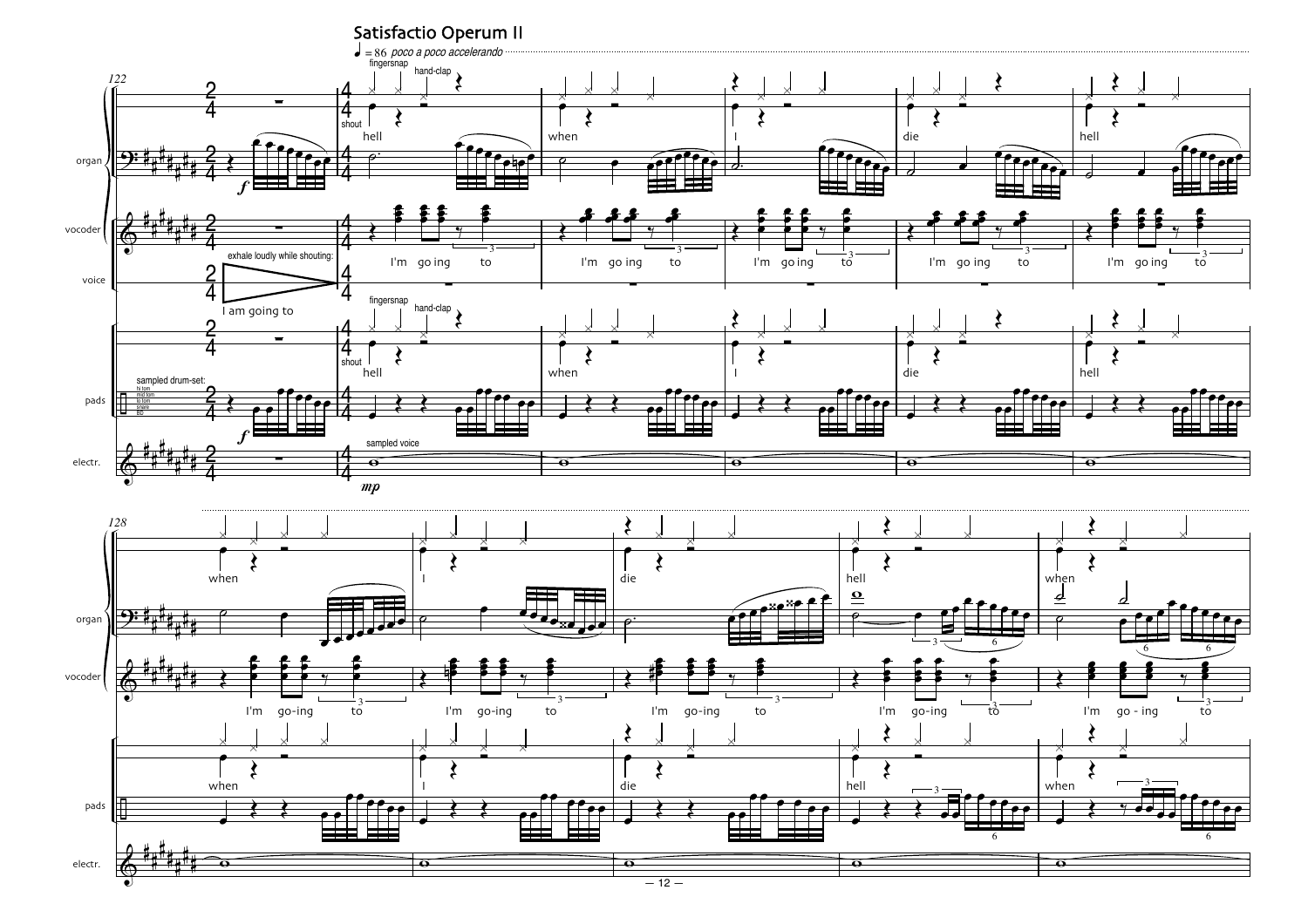